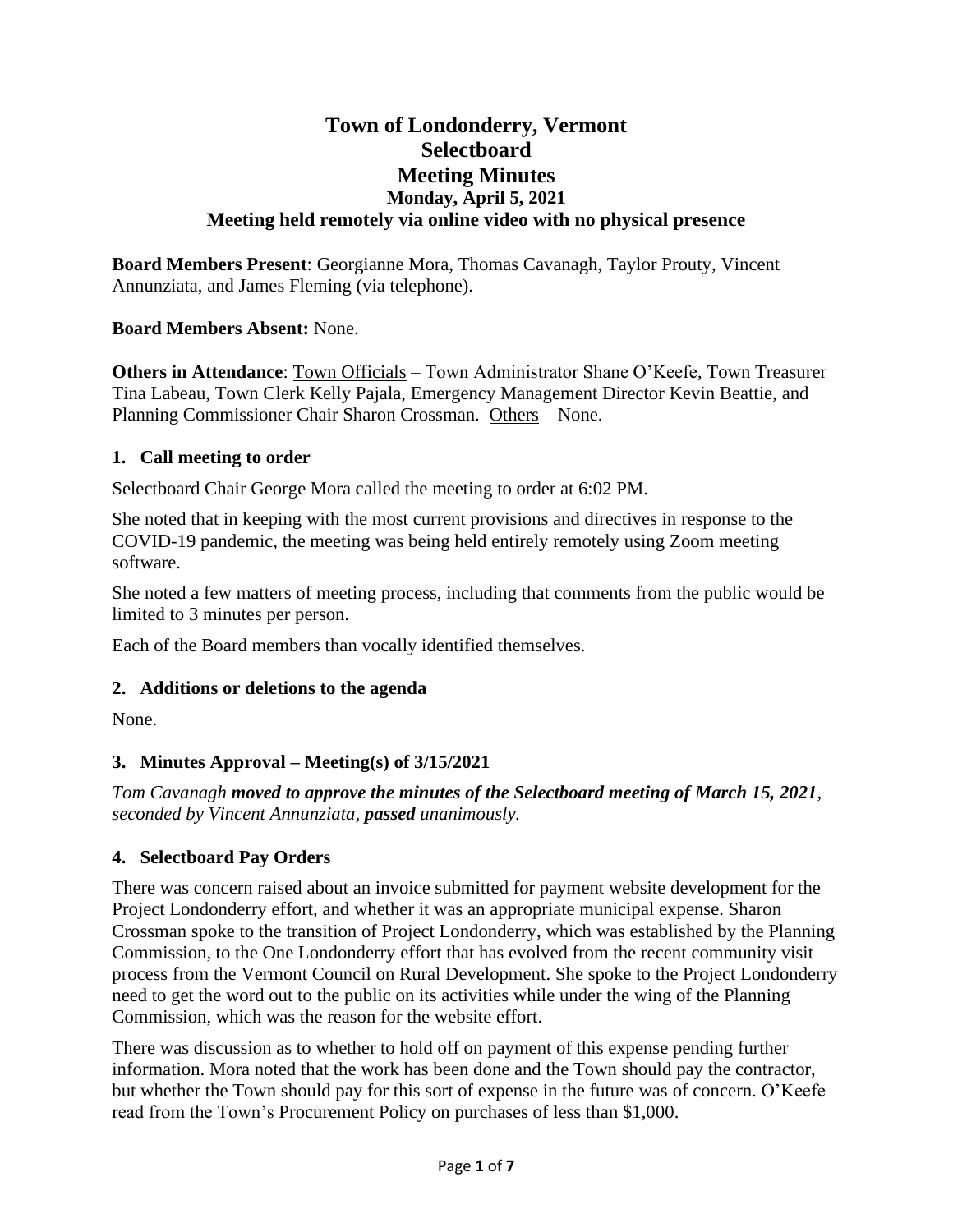There was further discussion on the recent formal establishment of the One Londonderry group, and there was general agreement amongst the Board members that there would not be any further expenses on these groups. Crossman confirmed that there is no intention of financially supporting the newly named initiative with Town funds.

*Taylor Prouty moved to approve the pay orders for payroll and accounts payable, seconded by Jim Fleming, passed unanimously.*

# **5. Announcements/Correspondence**

Kevin Beattie noted that there is a high fire danger status with red flag warnings, with additional dry conditions predicted, and as a result the Fire Warden is not issuing burn permits at this time and requested that the public refrain from lighting any fires.

Kelly Pajala noted that liquor licenses should be filed in time for the next Selectboard meeting.

She also mentioned that Town Meeting is on for May  $1<sup>st</sup>$  at 9:30 AM at Pingree Park and arrangements are in process as she is working on details. She noted that recommended masking and distancing guidelines will be observed and that attendees are asked not to mingle as is usually the case at the Town Hall. People are invited to bring chairs, but they will be provided. She will continue to put out announcements to the public on the procedures, she added.

Tina Labeau noted that Town Reports should be received in the mailed shortly.

O'Keefe noted that this meeting makes it a year that the Board has been meeting remotely due the COVID-19 pandemic. And he reminded the Board that there are still vacancies on the Energy Committee, Conservation Commission, Parks Board, Development Review Board and Planning Commission, which are being advertised. He also mentioned that the tax sale is scheduled for Thursday, April 22 at 10:00 AM, and Labeau said that she thought there were only 6 properties on the list at this time.

O'Keefe mentioned that the Town received a written request from a Vermont photographer seeking to conduct aerial photography of all 251 Vermont towns, which asks if there is some local insight as to the best time to visit the community, and best spots to see. Annunziata volunteered to follow up with the person, and O'Keefe agreed to forward the email to him.

Pajala reiterated that there is an opening on the Parks Board and invited those interested to attend the meeting the following evening. She also gave updates on parks activities and mentioned that the goal is to open Memorial Park this summer, but that this is subject to change due to the pandemic. And they are also hoping to host Music Mondays at Pingree Park again, she added, from 6:00 to 8:00 PM on July 5  $\&$  19, and August 2, 16,  $\&$  30, and September 6, with musical guests to be determined, and subject to applicable health guidelines.

O'Keefe noted correspondence included in the Board's meeting packet was as follows:

- A copy of the March 9, 2021 email from the Vermont League of Cities and Town's staff attorney regarding the One Londonderry question about whether its committees are subject to the Vermont Open Meeting Law.
- A postcard from the Vermont Rural Fire protection Task Force on the availability of Rural Fire Protection grants, which I have forwarded to the Champion and Phoenix and Fire Departments.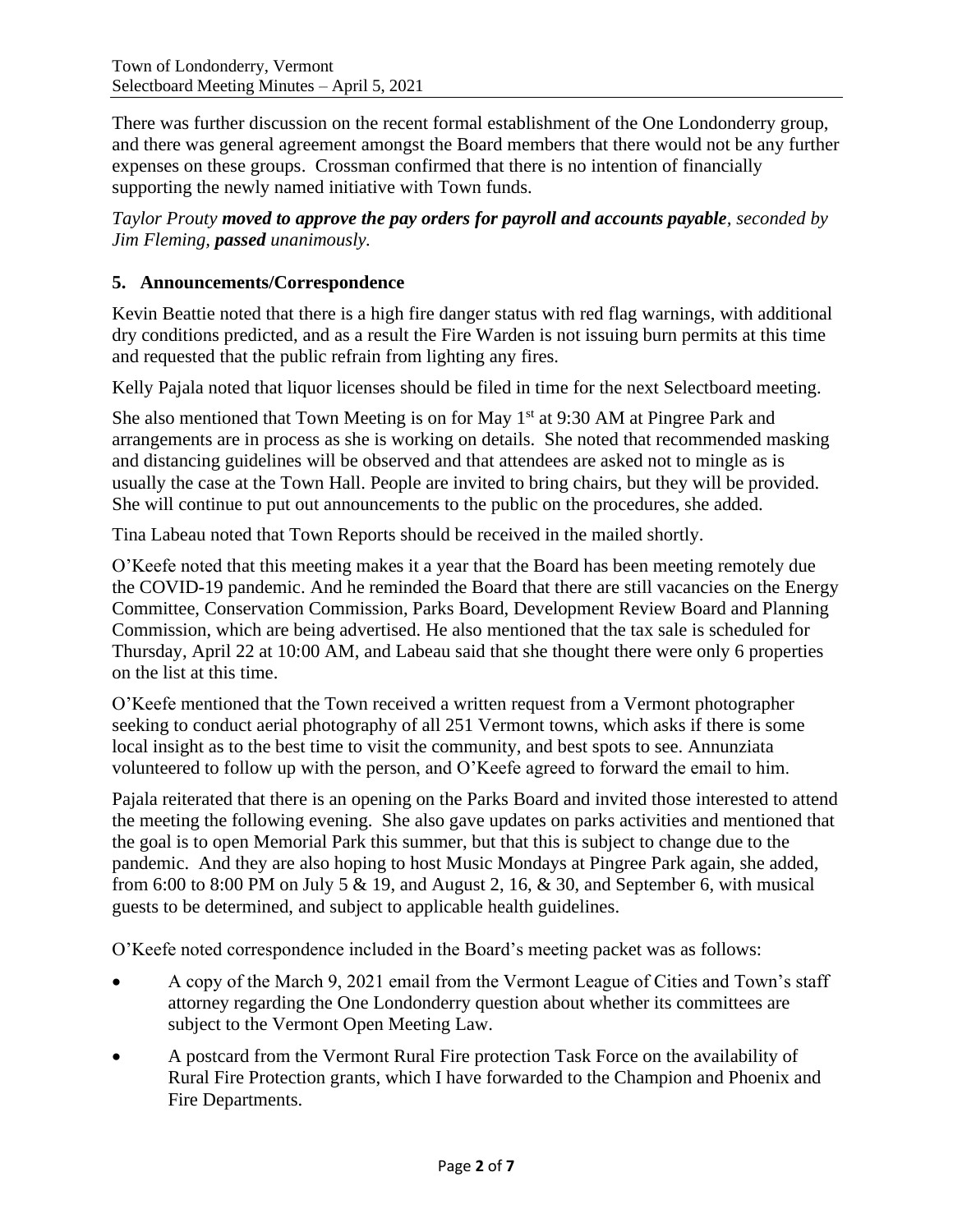• An invitation to the annual Southern Vermont Economy Summit, which is scheduled for May 12 through 14th, and will be held virtually.

### **6. Visitors and Concerned Citizens**

Rich Phelan inquired as to whether agenda items 9.b. & 9.c. were related, and Mora stated that they were not.

Regarding the site of the former Thompsonburg Schoolhouse, Beattie brought up the recent installation of a traffic control sign by VTrans in the midpoint of the property within the right-ofway, and asked whether it could be moved off the lawn toward VT Route 11. O'Keefe noted that the sign was likely placed there as part of the recent road safety grant and would need some level of State approval to be moved, and volunteered to contact the project manager to see this through.

#### **7. Town Officials Business**

#### **a. Emergency Management Director – COVID-19 response updates**

Emergency Management Director Kevin Beattie stated that he had report but was open to questions.

#### **b. Town Administrator – Periodic update**

Mora noted that when the Board discussed the division of labor of O'Keefe's position in December there was some concern that he was not going to have enough work on his plate to fill a full-time position, and he was asked to submit reports, such as his time accounting and "to do" lists for the Board to review. She mentioned that these have been received and demonstrate that he is absolutely "earning his keep". She opened the discussion up for questions from the Board members, and there were none.

O'Keefe gave a rundown of a number of matters he has been working on including several ongoing long- and short-term projects, a large number of requests for proposals of late for various departments, two complicated legal matters on which he is coordinating with the Town Attorney.

He noted that he has primarily working remotely due to the pandemic but noted that he would be fully vaccinated in time for Town Meeting, and hoped to go back to work in the office at least three full days per week around then.

#### **8. Transfer Station/Solid Waste Management**

#### **a. Updates**

Cavanagh noted that Hunter Excavating has decided not to move forward with any of the items in their recent proposal to the Town.

Jim Fleming noted that the Thrifty Attic in now opened, and he inquired about reopening the take-it-of-leave-it shed at the Transfer Station. Mora and Cavanaugh mentioned that we have not been able to get a community volunteer to oversee the operation, and existing employees are unable to volunteer.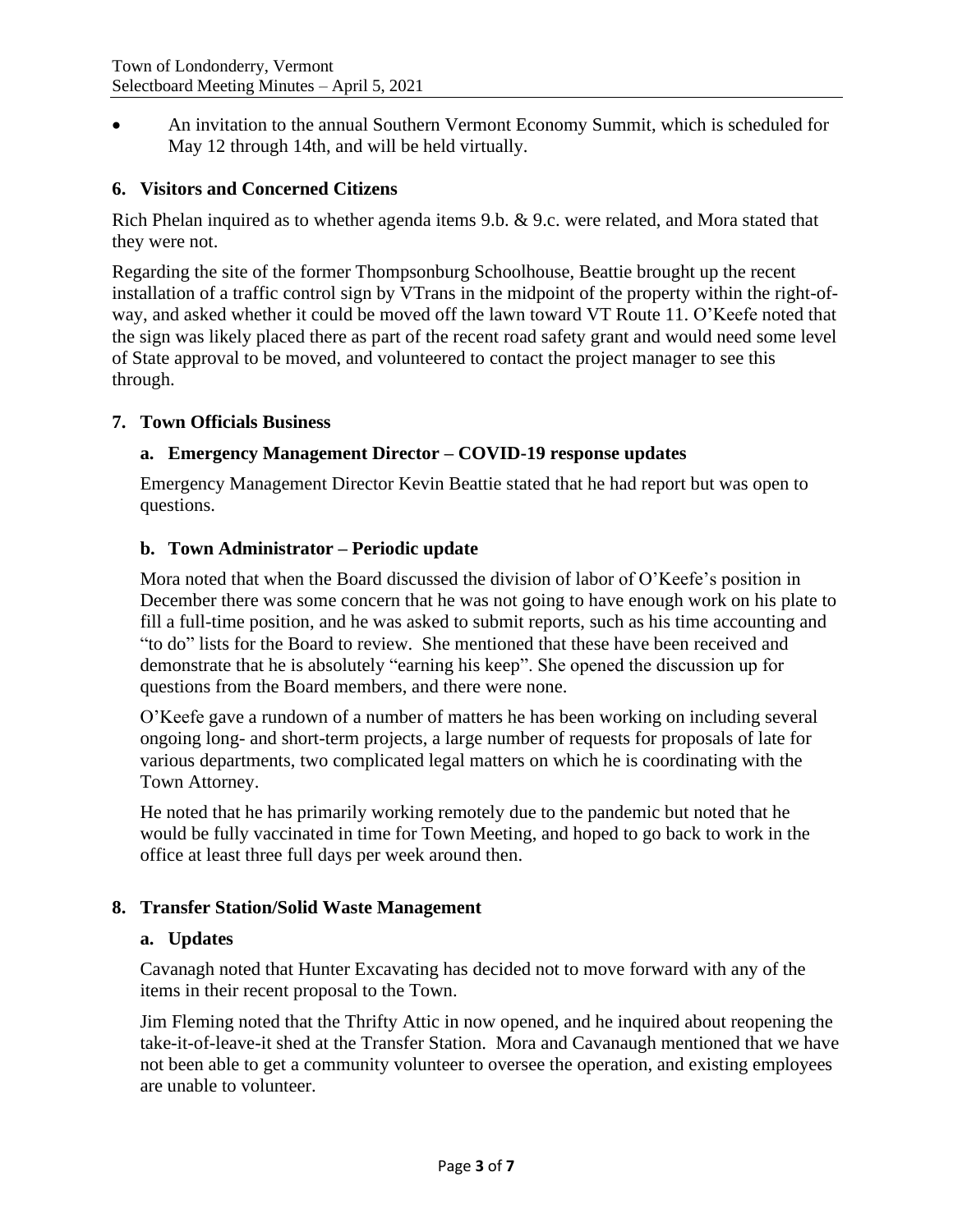It was noted that there is likely to be a spike in donations once it opens. It was the generally agreed that now is not the time to reopen the shed.

#### **9. Roads and Bridges**

#### **a. Updates**

Josh Dryden noted the following usage for the month of March 2021:

| $Salt - 30$ tons        | $Sand - 228$ yards | Vehicle Fuel $-999.3$ gallons                   |  |
|-------------------------|--------------------|-------------------------------------------------|--|
| Heating fuel (gallons): |                    | Town Office Generator - 0, Transfer Station - 0 |  |

He mentioned that the Road Crew is down a man for the moment but that is temporary, and the Crew has been working hard. He mentioned that they start grading the following day, and there are potholes to fix and parks to maintain.

Phelan remarked that the Highway Department did a great job this past winter, and others agreed with this sentiment.

Fleming raised a resident wishing to have a "hidden drive" sign on VT Route 100 in the vicinity of the Montessori School. Dryden noted that this is a State highway, and the resident should therefore contact VTrans on this.

#### **b. Access Permit 2021-01 – Melendy Hill Road, Parcel #105020.400 (Emberger)**

The Board reviewed and discussed the proposal, which is related to new home construction, and Taylor stated that he had looked it over with Dryden and it was "good to go".

*Taylor Prouty moved to approve access permit application No. 2021-01, submitted by Raymond Smith for Oliver & Deborah Emberger for parcel #105020.400, located on Melendy Hill Road, and authorize the Selectboard Chair to sign the permit on behalf of the Board, seconded by Jim Fleming, passed unanimously.*

#### **c. Consider application(s) for excess vehicle weight permits [23 VSA 1400a]**

The Board reviewed overweight permit applications, and it was noted that the applicable fees were paid, and insurance certificates received.

*Tom Cavanagh moved to approve the excess weight permits for Bazin Brothers Trucking, Inc., Camp Precast Concrete Products, Inc., Frost Wells & Pumps, Inc., Fuller Sand & Gravel, Inc., Gurney Brothers Construction, Inc., Suburban Propane, LP, and G.W. Tatro Construction, Inc., and authorize the Town Administrator to execute the permits on behalf of the Town, seconded by Vincent Annunziata, passed unanimously.*

#### **10. Old Business**

#### **a. Discuss Town facilities repair and maintenance**

O'Keefe presented to the Board a list of Town facilities with prioritized maintenance and repair work for each, which he had prepared with the input from Labeau, Dryden and Cavanagh, and noted that the next step is to assign approximate costs for the work. He described some of the projects and raised the need for annual maintenance contracts for some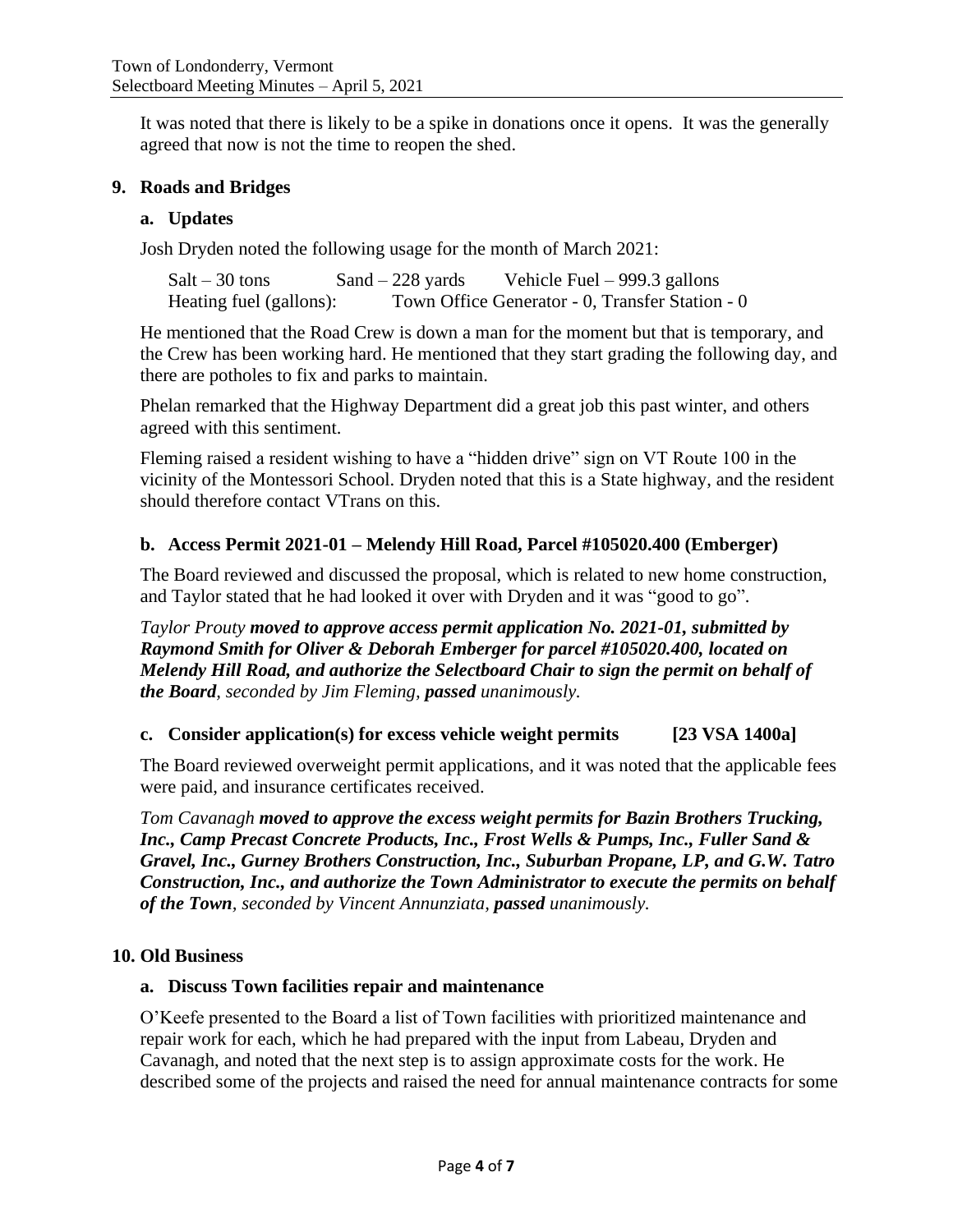systems such as the garage doors and air-handling units at the Town Garage. Dryden suggested adding electricity to the cold storage barn adjacent to the Town Office.

The Board members were asked for comments and suggestions.

Pajala mentioned that the American Rescue Plan will see each Vermont town receiving significant funds for municipal infrastructure, and while the specific spending guidelines have not been determined, the Board should begin to work on infrastructure project prioritization.

O'Keefe stated that he'd like to bring on engineer Chris Cole at \$95 per hour to help develop scopes of work for some of the projects and to develop cost estimates.

Mora suggested that Board review the list further and look to prioritize a few projects at the next meeting.

### **b. Platt Elevation Project – Discuss project status & Consider proposals for construction engineering/oversight**

O'Keefe noted that the Board had voted on March 1, 2021 to accept a letter from Thomas and Judith Platt regarding performance of the building elevation project at 2152 North Main Street subject to their execution of the Town's construction contract by no later than 4/1/2021. He mentioned that FEMA and Vermont Emergency Management have yet to authorize the extension of the project period of performance end date, and also the project oversight engineer must be hired.

 $O'$ Keefe recommended that the Board waive off the April  $1<sup>st</sup>$  deadline until such time as the period of performance date is amended.

Regarding project engineering, he noted that he had gone out to bid back in November 2020 for the engineering services and received two proposals, both of which are still valid, and noted that the original engineer was not interested in the project. He recommended authorizing the hiring of the low bidder, Mance Engineering Partners, PC, which would be brought on assuming timely action by FEMA and the State.

Mora noted that there is a significant concrete shortage at the time, which could affect the project.

*George Mora moved to waive the April 1st deadline for the Platts to sign a contract on the elevation project, seconded by Vincent Annunziata, passed unanimously.*

*Taylor Prouty moved to 1) accept the proposal from Mance Engineering Partners, PC for the provision of construction engineering and oversight services for the Platt Elevation project located at 2152 North Main Street, which is funded through the Vermont Department of Public Safety's Hazard Mitigation Program, the maximum cost of such services shall be \$5,641.25, and 2) authorize the Town Administrator to sign any documents necessary for the hiring of the firm to conduct the necessary work, including a service contract after review by the Town Attorney, seconded by Jim Fleming, passed unanimously.*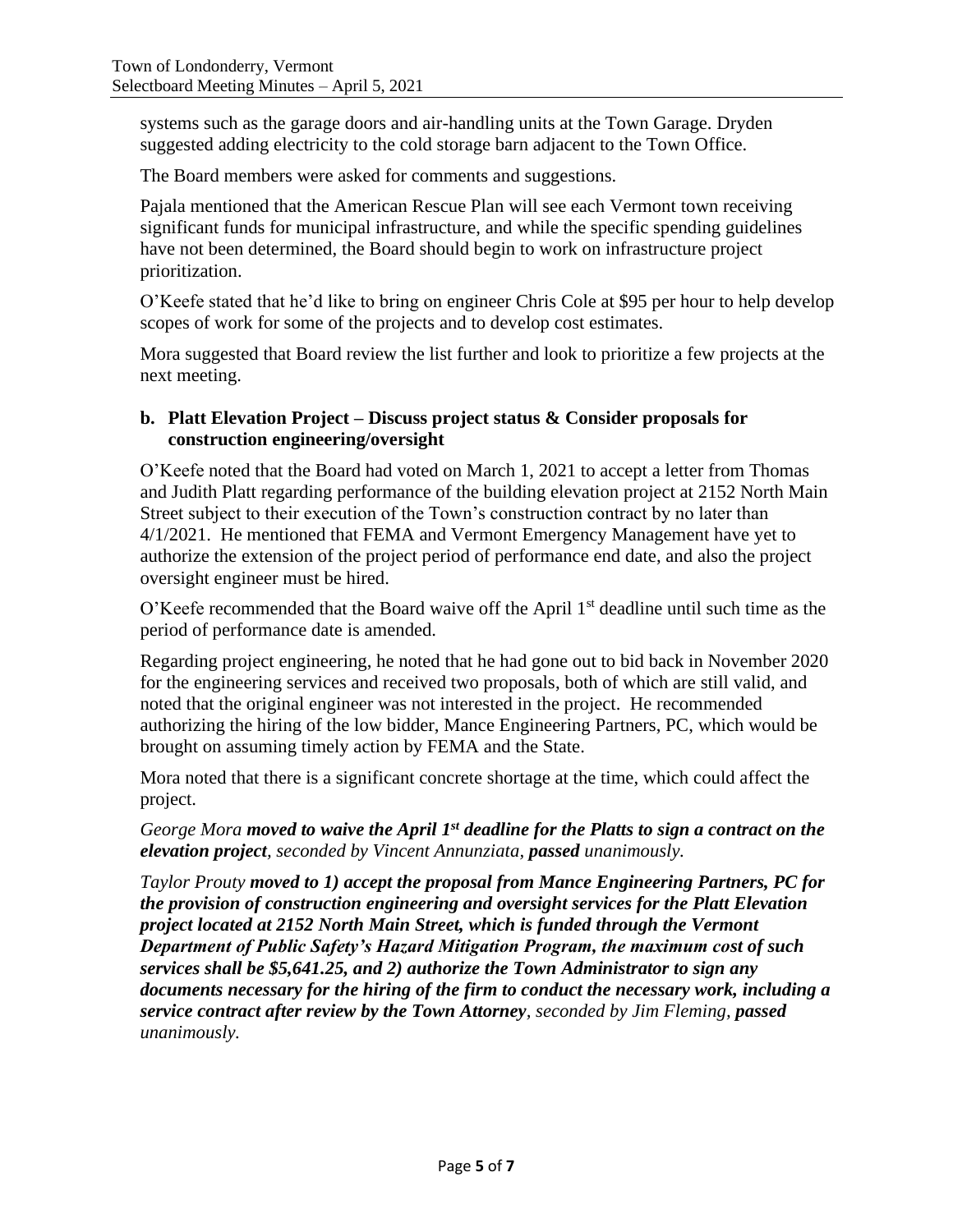### **c. Town Hall Renovations – Authorize approval of construction engineer services contract**

O'Keefe noted that the Board had voted on March 1, 2021 to authorize the hiring of the Cole company for professional construction engineering services for renovations to the Town Hall, but did not authorize execution of the contract. He noted that the Town Attorney has reviewed the contract as to form, but that final negotiations on scope of work and payment schedule were just concluded, and the contract calls for a lump sum of \$8,500 paid after specified milestones, with any additional work beyond the scope to be paid at his hourly rate of \$95.

*Taylor Prouty moved to supplement the Board's decision of March 1, 2021 to approve the hiring of the Cole Company for professional construction engineering services for renovations to the Town Hall by authorizing the Town Administrator to execute the required service contract after review by the Town Attorney, seconded by Jim Fleming, passed unanimously.*

## **11. New Business**

- **a. 1st & 3rd Class Liquor Licenses – Manzana, Inc., DBA Manzana, Inc. (SoLo Farm & Table)**
- **b. 1st & 3rd Class Liquor Licenses – Jake's Marketplace Café, Inc., DBA Jake's Marketplace Café**
- **c. 1st & 3rd Class Liquor Licenses & Outside Consumption Permit – Ski Magic, LLC, DBA Magic Mountain Ski Area**
- **d. 2nd Class Liquor License – Jelley Enterprises, Inc., DBA Jelley's Auto Care Center**
- **e. 2nd Class Liquor License – Derry Downtown LTD, DBA The Garden Market**

The Board reviewed and discussed these applications for liquor licenses, and Pajala recommended handling them all under a single motion. O'Keefe stated that they are set up as separate motions for each licensee in case there are issues with one of them.

*George Mora moved to approve A) 1st and 3rd Class Liquor Licenses for Manzana Inc., Inc., doing business as Manzana, Inc, also known as SoLo Farm & Table; B) 1st and 3rd Class Liquor Licenses and an Outdoor Consumption Permit for Jake's Marketplace Café, Inc., doing business as Jake's Marketplace Café; C) 1st and 3rd Class Liquor Licenses and an Outdoor Consumption Permit for Ski Magic, LLC, doing business as Magic Mountain Ski Area; D) a 2nd Class Liquor License for Jelley Enterprises, Inc., doing business as Jelley's Auto Care Center; and, E) a 2nd Class Liquor License for Derry Downtown, Limited, doing business as the Garden Market, seconded by Jim Fleming, passed unanimously.*

Labeau asked the Board members to come by the Town Office to sign the permits. And Pajala noted that those licensees who have not submitted applications yet have been reminded of need to for the next Board meeting.

## **12. Adjourn**

*Jim Fleming moved to adjourn the meeting, seconded by Tom Cavanagh, passed unanimously.*